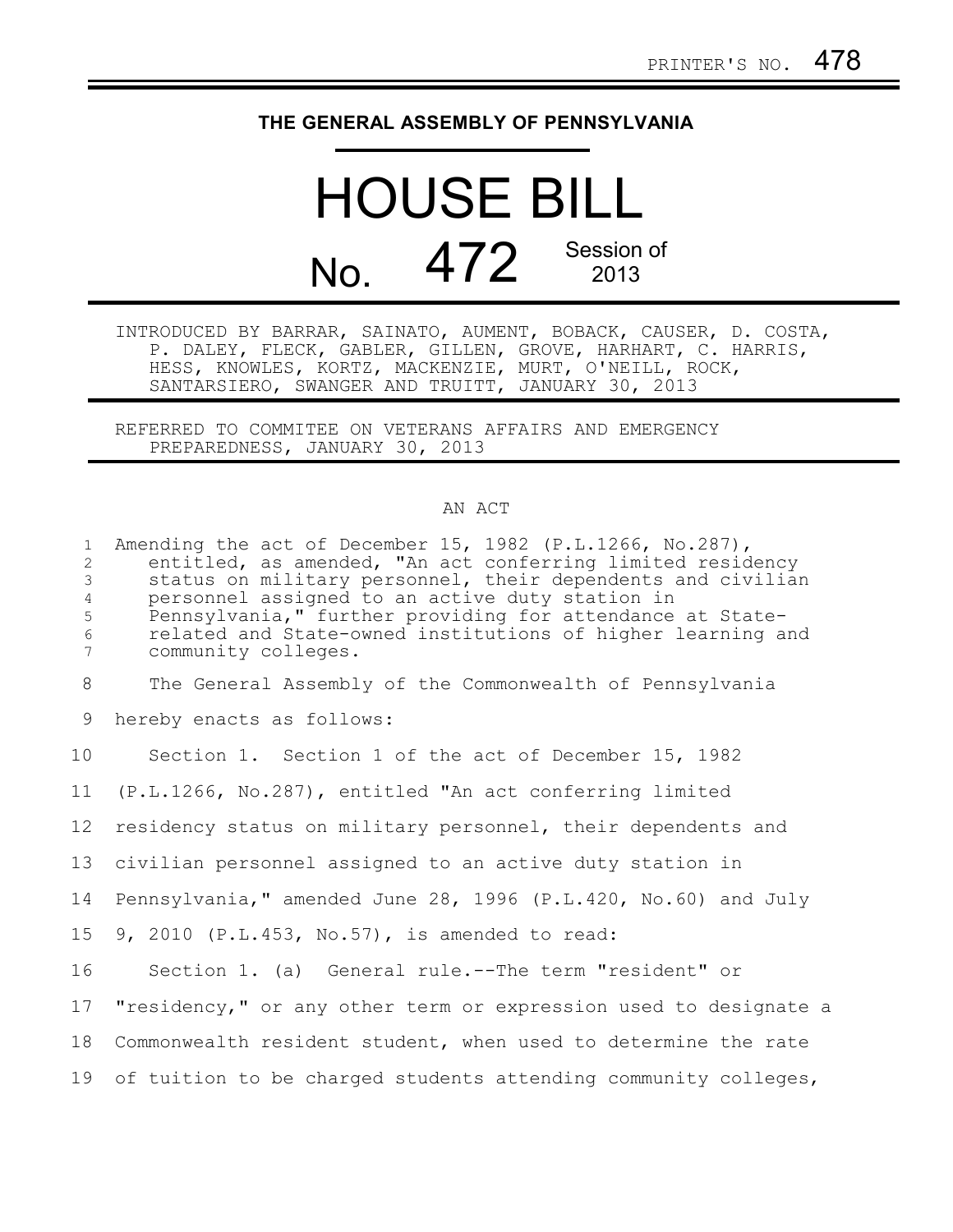State-related and State-owned institutions of higher learning shall be construed to mean and include any veterans, their spouses and dependent children who do not currently reside in Pennsylvania. The term shall also be construed to mean and include military personnel [or their dependents], their spouses and dependent children who are assigned to an active duty station in Pennsylvania and who reside in Pennsylvania and any civilian personnel [or their dependents], their spouses and dependent children employed at a Department of Defense facility who are transferred to Pennsylvania by the Department of Defense and who reside in Pennsylvania. [Military] 1 2 3 4 5 6 7 8 9 10 11

 (a.1) State-related or State-owned institutions.-- Veterans, their spouses and dependent children, military personnel [and their dependents], their spouses and dependent children and civilian personnel [and their dependents]**,** their spouses and dependent children who are admitted to [a community college or] a State-related or State-owned institution shall be charged resident tuition rates provided that the student is a resident under this section on the first day of the semester or term of the [college or] institution. 12 13 14 15 16 17 18 19 20

(a.2) Community colleges.--Veterans, their spouses and 21

dependent children, military personnel, their spouses and 22

dependent children and civilian personnel, their spouses and 23

dependent children who are admitted to a community college shall 24

be charged the local sponsor rate provided that the student is a 25

resident under this section on the first day of the semester or 26

term of the college. 27

(a.3) Distance learning tuition.--A community college, State-related or State-owned institution of higher learning [may] shall charge resident tuition rates to any active military 28 29 30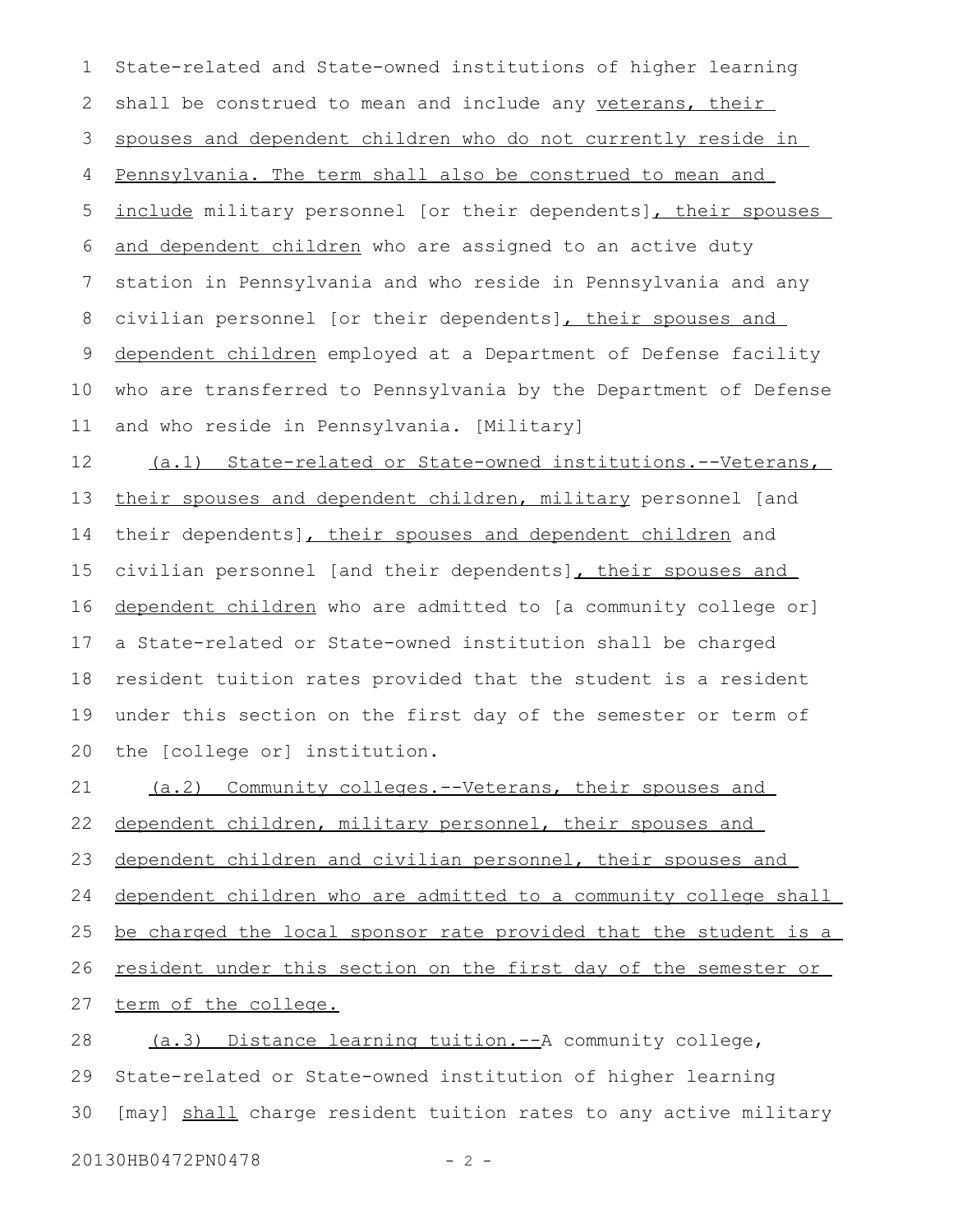personnel and their dependents who are taking college courses or receiving other education services through the Internet or by other electronic means. 1 2 3

(b) Definitions.--As used in this section, the following words and phrases shall have the meanings given them in this subsection: 4 5 6

"Community colleges." Institutions now or hereafter created pursuant to Article XIX-A of the act of March 10, 1949 (P.L.30, No.14), known as the Public School Code of 1949, or the act of August 24, 1963 (P.L.1132, No.484), known as the Community College Act of 1963. 7 8 9 10 11

"Local sponsor." A school district, municipality or county 12

board of school directors, or any combination of school 13

districts, municipalities or county boards of school directors, 14

that participate or propose to participate in the establishment 15

and operation of a community college. 16

" Local sponsor rate. " The tuition charged to an individual 17

who is a resident of a school district or municipality that is a 18

member of the local sponsor of the community college. 19

"Member of a local sponsor." A school district or 20

municipality that, alone or with other districts and 21

municipalities, is included in a local sponsor. 22

"State-owned institutions." Those institutions which are part of the State System of Higher Education pursuant to Article XX-A of the act of March 10, 1949 (P.L.30, No.14), known as the Public School Code of 1949. 23 24 25 26

"State-related institutions." The Pennsylvania State University, the University of Pittsburgh, Temple University and Lincoln University and their branch campuses. 27 28 29

" Veteran. " An individual who served in the United States 30

20130HB0472PN0478 - 3 -